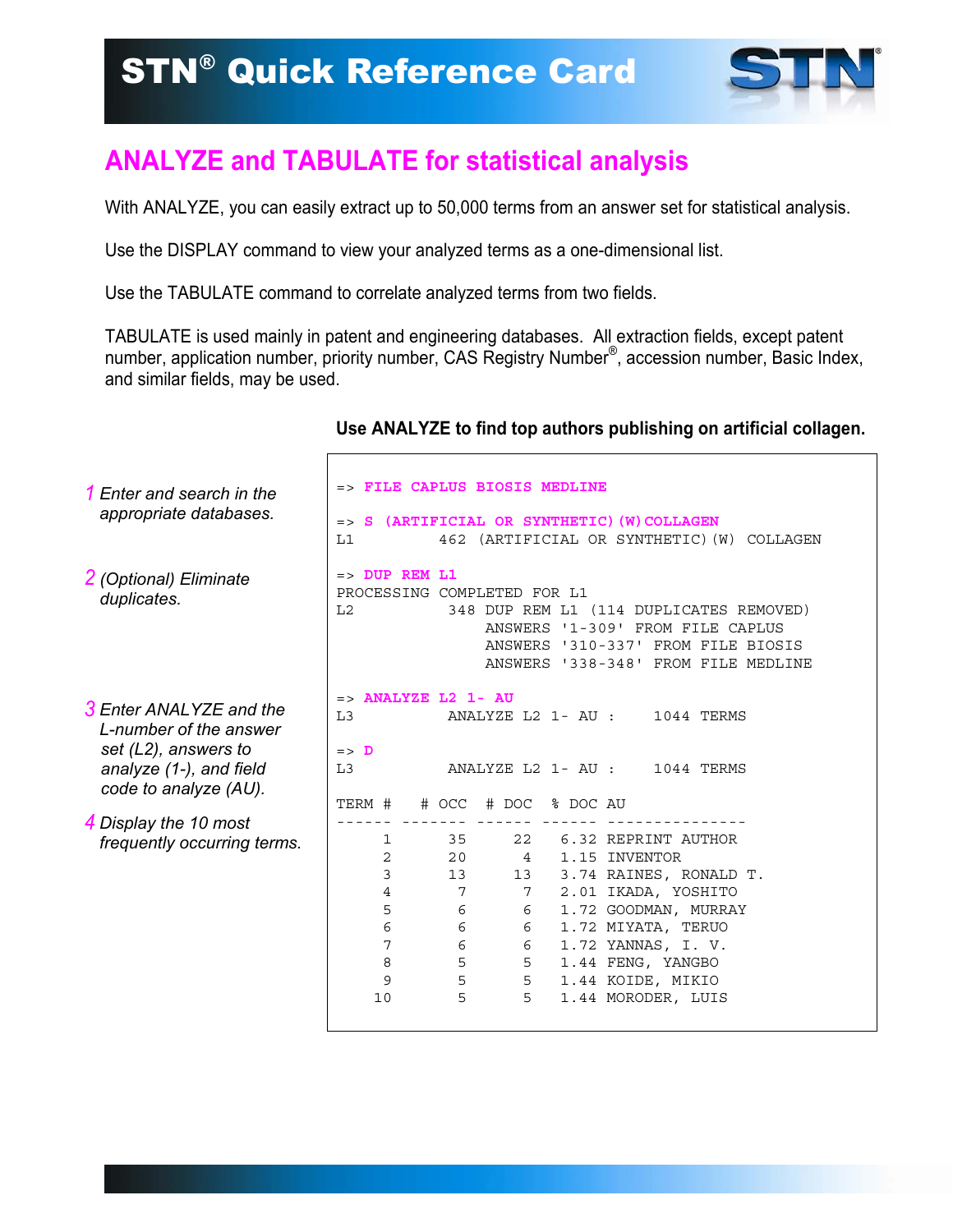

## **Display options after ANALYZE**

| <b>Option</b>                     | <b>Explanation</b>                                                                     | <b>Example</b><br>=> D<br>$\Rightarrow$ DISPLAY TOP 10            |  |  |  |  |  |
|-----------------------------------|----------------------------------------------------------------------------------------|-------------------------------------------------------------------|--|--|--|--|--|
| <b>Default</b>                    | Display the 10 most<br>frequently occurring terms<br>in the current sort order         |                                                                   |  |  |  |  |  |
| <b>Sorting</b>                    | Change sort to<br>alphabetical order                                                   | => DISPLAY ALPHA                                                  |  |  |  |  |  |
|                                   | Change sort to occurrence<br>order (default)                                           | => DISPLAY OCC                                                    |  |  |  |  |  |
| <b>Terms</b><br>to display        | Display all of the terms,<br>in the current sort order                                 | $\Rightarrow$ DISPLAY ENTIRE<br>$\Rightarrow$ DISPLAY 1-          |  |  |  |  |  |
|                                   | Display a range or number of<br>terms, in the current sort order                       | $=$ >DISPLAY 1-20                                                 |  |  |  |  |  |
|                                   | Display the top "n" terms,<br>in the current sort order                                | $\Rightarrow$ DISPLAY TOP 20                                      |  |  |  |  |  |
|                                   | Display terms with occurrence<br>counts greater than "n",<br>in the current sort order | $\Rightarrow$ DISPLAY OGT 5                                       |  |  |  |  |  |
|                                   | Display terms with document<br>counts greater than "n",<br>in the current sort order   | $\Rightarrow$ DISPLAY DGT 4                                       |  |  |  |  |  |
|                                   | Display terms with percentage<br>counts greater than "n",<br>in the current sort order | $\Rightarrow$ DISPLAY PGT<br>- 10<br>$\Rightarrow$ DISPLAY %GT 10 |  |  |  |  |  |
|                                   | Display only terms containing<br>a specified character string<br>(in quotes)           | =>DISPLAY WITH "US"                                               |  |  |  |  |  |
|                                   | Display only terms that do not<br>contain a specified character string                 | => DISPLAY NOT "US"                                               |  |  |  |  |  |
| <b>Additional</b><br>requirements | Display the answer numbers<br>with the terms                                           | $\Rightarrow$ DISPLAY ANS                                         |  |  |  |  |  |
|                                   | Display the terms in the delimited<br>format for post-processing                       | => DISPLAY DELIMITED                                              |  |  |  |  |  |
|                                   | Display the terms with<br>the field code appended                                      | <b>=&gt;DISPLAY DETAIL</b>                                        |  |  |  |  |  |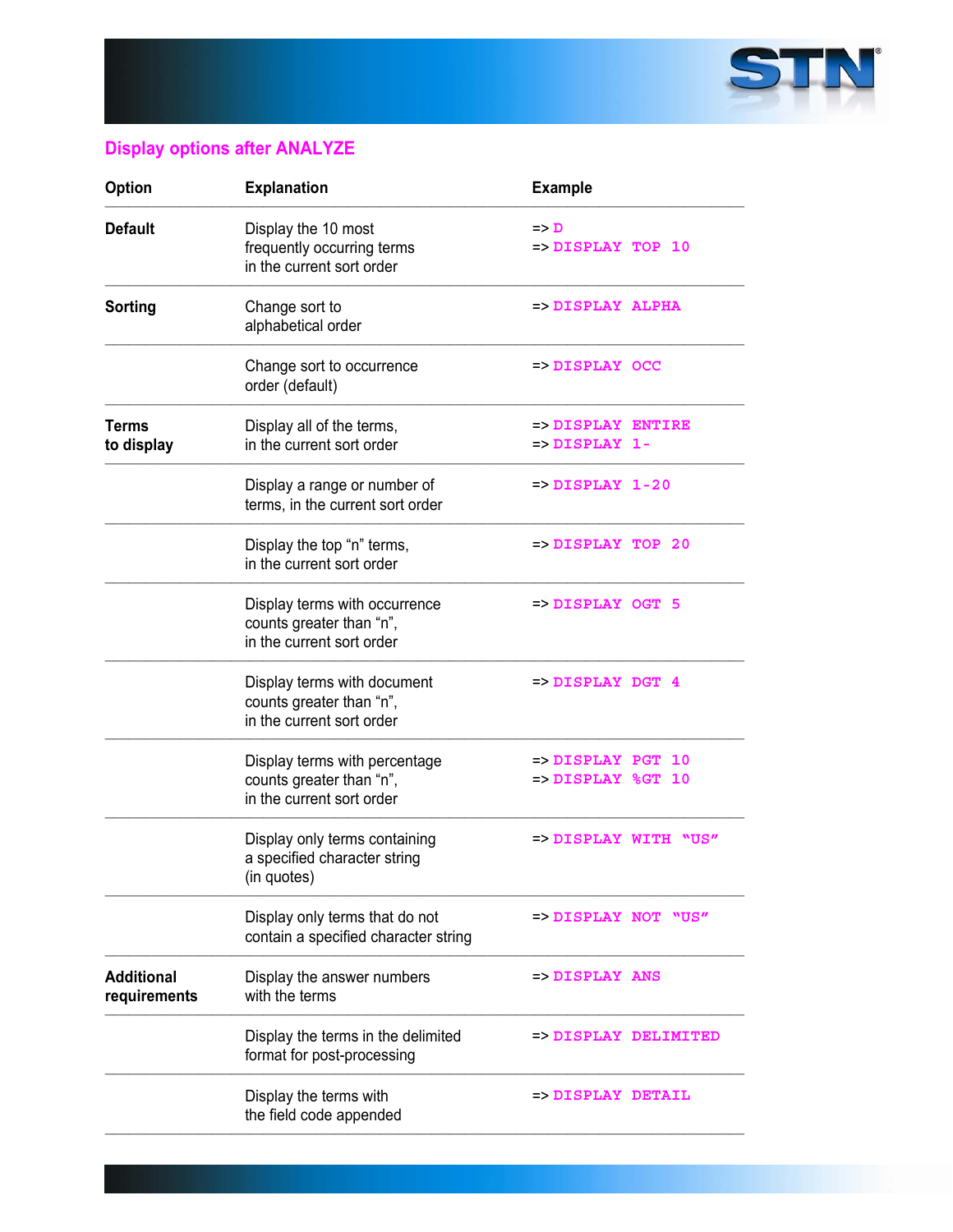

**Use TABULATE to find information on patenting trends for a company. Correlate main IPCs for its patents with publication years.** 

| 1 Enter the database and<br>search the name of a<br>company of interest.                                                       | $\Rightarrow$ FILE WPINDEX                                                                                                                                                                                                                                                                                                                                                                                                                                                          |                        |                                         |                                |                 |                     |                   |                            |                   |
|--------------------------------------------------------------------------------------------------------------------------------|-------------------------------------------------------------------------------------------------------------------------------------------------------------------------------------------------------------------------------------------------------------------------------------------------------------------------------------------------------------------------------------------------------------------------------------------------------------------------------------|------------------------|-----------------------------------------|--------------------------------|-----------------|---------------------|-------------------|----------------------------|-------------------|
| 2 With the answer set $(L1)$ ,                                                                                                 | $=$ > ANALYZE L1 1- ICM PY                                                                                                                                                                                                                                                                                                                                                                                                                                                          |                        |                                         |                                |                 |                     |                   |                            |                   |
| ANALYZE two fields (ICM<br>and $PY$ ).                                                                                         | L2<br>ANALYZE L1 1- ICM PY :<br>76 TERMS                                                                                                                                                                                                                                                                                                                                                                                                                                            |                        |                                         |                                |                 |                     |                   |                            |                   |
| 3 Enter TABULATE and                                                                                                           | $\Rightarrow$ TABULATE L2                                                                                                                                                                                                                                                                                                                                                                                                                                                           |                        |                                         |                                |                 |                     |                   |                            |                   |
| the ANALYZE L-number.<br>Choose the GRID format.<br>Enter the primary and<br>secondary display codes<br>and sort requirements. | DISPLAY AS GRID FORMAT (N), Y, OR ? Y<br>ENTER PRIMARY DISPLAY CODE OR (?): ICM<br>ENTER SECONDARY DISPLAY CODE OR (?):PY<br>DISPLAY PRIMARY (TOP 10), ENTIRE OR ?:.<br>PRIMARY SORT ORDER (CURRENT), DOC, ALPHA, OR ?:.<br>PRIMARY SORT DIRECTION (DEFAULT), A, D, OR ?:.<br>SECONDARY SORT ORDER (CURRENT), DOC, ALPHA, OR ?:.                                                                                                                                                    |                        |                                         |                                |                 |                     |                   |                            |                   |
| Enter Y to proceed.                                                                                                            | SECONDARY SORT DIRECTION (DEFAULT), A, D, OR ?:.<br>A FEE WILL BE CHARGED.<br>PROCEED? $(Y)$ , N, OR $? : Y$                                                                                                                                                                                                                                                                                                                                                                        |                        |                                         |                                |                 |                     |                   |                            |                   |
|                                                                                                                                | L <sub>2</sub>                                                                                                                                                                                                                                                                                                                                                                                                                                                                      | ANALYZE L1 1- ICM PY : |                                         |                                |                 |                     | 76 TERMS          |                            |                   |
|                                                                                                                                |                                                                                                                                                                                                                                                                                                                                                                                                                                                                                     |                        |                                         |                                |                 |                     | PΥ                |                            |                   |
| The top 10 main IPCs are<br>listed on the vertical axis.                                                                       | ICM                                                                                                                                                                                                                                                                                                                                                                                                                                                                                 |                        | 2003 2002 1999 1995 1994 1992 1990 1991 |                                |                 |                     |                   |                            |                   |
| The publication years are                                                                                                      | C12N015-32                                                                                                                                                                                                                                                                                                                                                                                                                                                                          | 13                     | 15                                      | 10                             | 19              | 12                  | 11                | 7                          | 4                 |
| listed on the horizontal axis.                                                                                                 | A01N063-00                                                                                                                                                                                                                                                                                                                                                                                                                                                                          | 10                     | 14                                      | 11                             | 14              | 13                  | 8                 | 6                          | 2                 |
| The document count is                                                                                                          | C12N015-09                                                                                                                                                                                                                                                                                                                                                                                                                                                                          | 7                      | 12                                      | 5                              | 14              | 10                  | 4                 | 5                          | 5                 |
| shown at each intersection                                                                                                     | C12N001-20                                                                                                                                                                                                                                                                                                                                                                                                                                                                          | 5                      | $\overline{7}$                          | 7                              | 8               | 8                   | 4                 | 5                          | 3                 |
| of ICM and PY.                                                                                                                 | A01N063-02                                                                                                                                                                                                                                                                                                                                                                                                                                                                          | 5                      | 8                                       | 5                              | 4               | 6                   | 4                 | $\overline{c}$             | 3                 |
|                                                                                                                                | C12N015-82                                                                                                                                                                                                                                                                                                                                                                                                                                                                          | 6<br>7                 | 6<br>3                                  | $\mathbf{3}$<br>$\overline{4}$ | 3<br>3          | $\overline{4}$<br>3 | $\mathbf{1}$<br>2 | $\overline{4}$<br>$\Omega$ | $\mathbf{1}$<br>0 |
|                                                                                                                                | A01N037-02<br>C07K014-325                                                                                                                                                                                                                                                                                                                                                                                                                                                           |                        | $\mathbf{3}$<br>5 <sub>1</sub>          | $\overline{2}$                 | $4\overline{ }$ | $\mathfrak{Z}$      | $\mathbf{1}$      | $\mathbf 1$                | 1                 |
|                                                                                                                                | C12N001-21                                                                                                                                                                                                                                                                                                                                                                                                                                                                          | $\mathbf{3}$           | $\mathbf{3}$                            | $\overline{2}$                 | $\overline{4}$  | 2                   | $\overline{4}$    | $\overline{4}$             | 3                 |
|                                                                                                                                | C12N015-00                                                                                                                                                                                                                                                                                                                                                                                                                                                                          | $\overline{2}$         | 4                                       | 3                              | $\overline{2}$  | $\overline{3}$      | $\Omega$          | 3                          | $\mathbf{1}$      |
|                                                                                                                                |                                                                                                                                                                                                                                                                                                                                                                                                                                                                                     |                        |                                         |                                |                 |                     |                   |                            |                   |
| 4 To reformat, choose the<br>non-grid format (N).                                                                              | REFORMAT USING SAME DISPLAY FIELDS? (N), Y, OR ?: Y<br>DISPLAY AS GRID FORMAT (N), Y, OR ?: N<br>EXCHANGE PRIMARY AND SECONDARY DISPLAY FIELDS (N), Y,<br>OR $?:\mathbf{N}$<br>DISPLAY PRIMARY (TOP 10), ENTIRE OR ?:.<br>DISPLAY SECONDARY (TOP 10), ENTIRE OR ?:.<br>PRIMARY SORT ORDER (CURRENT), DOC, ALPHA, OR ?:.<br>PRIMARY SORT DIRECTION (DEFAULT), A, D, OR ?:.<br>SECONDARY SORT ORDER (CURRENT), DOC, ALPHA, OR ?:.<br>SECONDARY SORT DIRECTION (DEFAULT), A, D, OR ?:. |                        |                                         |                                |                 |                     |                   |                            |                   |
| Enter the display<br>requirements.                                                                                             |                                                                                                                                                                                                                                                                                                                                                                                                                                                                                     |                        |                                         |                                |                 |                     |                   |                            |                   |

 $\Gamma$